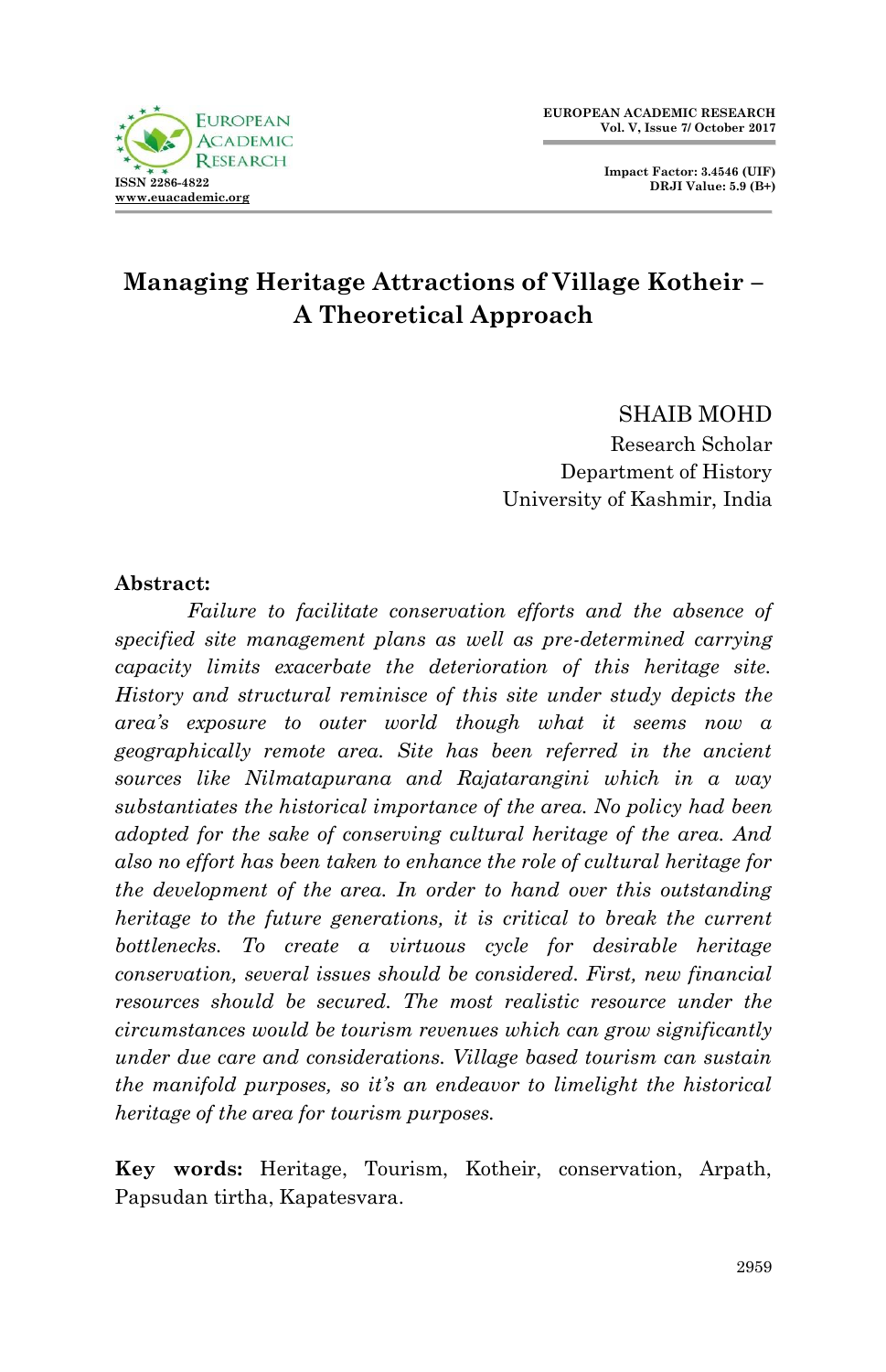## **HISTORICAL BACKGROUND**

The valley Ãrpath or Harsapatha which opens to the east of Anantnag forms the Pargana Kuthar(Stein, p.467).This name is probably connected with that of the ancient tirtha of Kapatesvara, situated on the southern side of the valley close to the village of Kotheir (Hasan,p.110). The village of Kotheir is situated 8 kilometres above Achabal, a little off the Achabal-Kashtwar road (Iqbal, Excelsior). The letter of the name is undoubtedly a derivative of Kapateshvara, as the analogy of Jyether< Jyesthesvara, Triphar< Tripuresvara, etc., clearly shows (Stein, 467). The place has for many centuries in the past enjoyed a great reputation for sanctity. King Bhoja of Malva who was a contemporary of King Ananta (A.D. 1028-1063) (Kak, p.139) of Kashmir had a round tank constructed at Kapatesvara (Stein, 467). R.C Kak writes that it was built with heaps of gold that king Bhoja sent. King Bhoja vowed that he would always wash his face in the water from the Papsudana tirtha (Agarwal, p.161). King Ananta (Padmaraja) made the fulfilment of his difficult vow possible by regularly despatching from this tirtha large numbers of glass jars filled with that water (Stein). The *Nag* (spring) has 3 *kanals* and 5 *marlas* of land registered in the revenue records (Revenue record). The Hindus believe that this sacred spring shoots from the foot of Bishanji.(Mabool, pp.145-46) Hence, in the book of Shastri they have named it Vishnu-pad(Ibid). Its water is always blue in colour and ice blocks float around it during winter.

The author of Zainah-tarangini writes that Sultan Zainul-Abidin passed his leisurely time on Kotheir Mountain in the summer season for amusement and recreation and for hunting and fresh air (Ibid). Many times he took a boat on the Kotheirnag along with a saint of his time who was his spiritual guide. He passed his time in reading and writing books on *Tasawuf* and in the discussions on various points relating to it, and kept busy in going around the spring. The tank is circular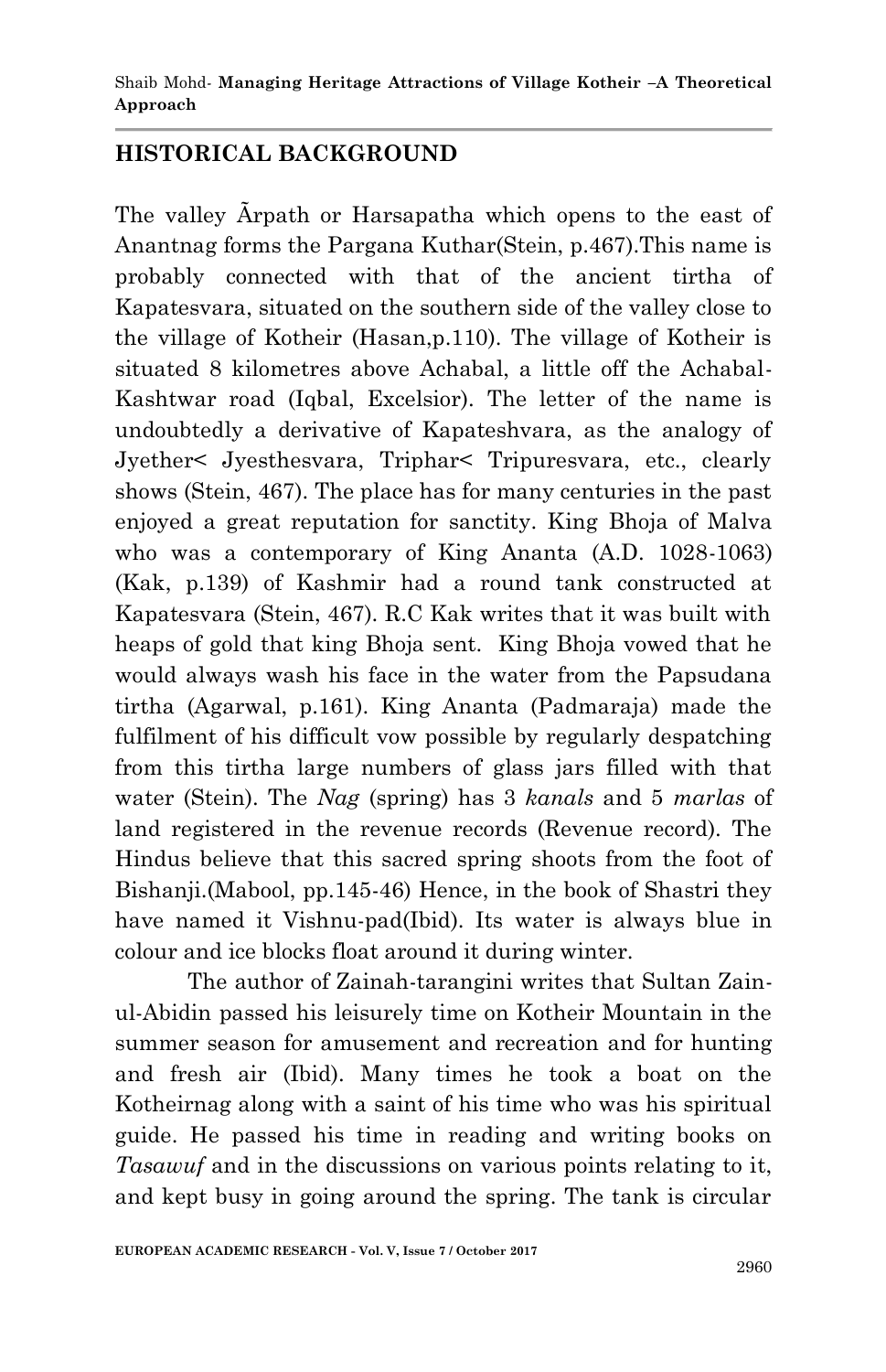#### Shaib Mohd*-* **Managing Heritage Attractions of Village Kotheir –A Theoretical Approach**

made up of stones built by Bhoja is still partially extant. The flights of steps flanked by side-walls which are surmounted by the cornices usual in Kashmiri temples, facing north and south respectively, lead down to the water level. By the side of the spring are two small temples which seem to be contemporaneous to the stone wall of the spring. The larger temple measures 8' 4" internally and faces south-west. Its roof seems to have been destroyed by fire. The entrance is 3' 8" by 6', and it is noteworthy that the recesses on the exterior of the other three sides, which in most other temples are of about the same dimensions as the open doorway, are in this instance much smaller.(Koul, p.83) The smaller temple measures 6' 4" internally. It faces west. Its lower part is buried underground. There is a long stretch of wall 246' long and about 12' wide, on the north side of the area, which originally formed part of the enclosure wall round the temples and the tank.(Ibid, p.83). The fragment that is above ground on the east side shows that this surrounding wall is in reality a cellular peristyle. The top stones of the cells are visible.



**Google Map View of The Site**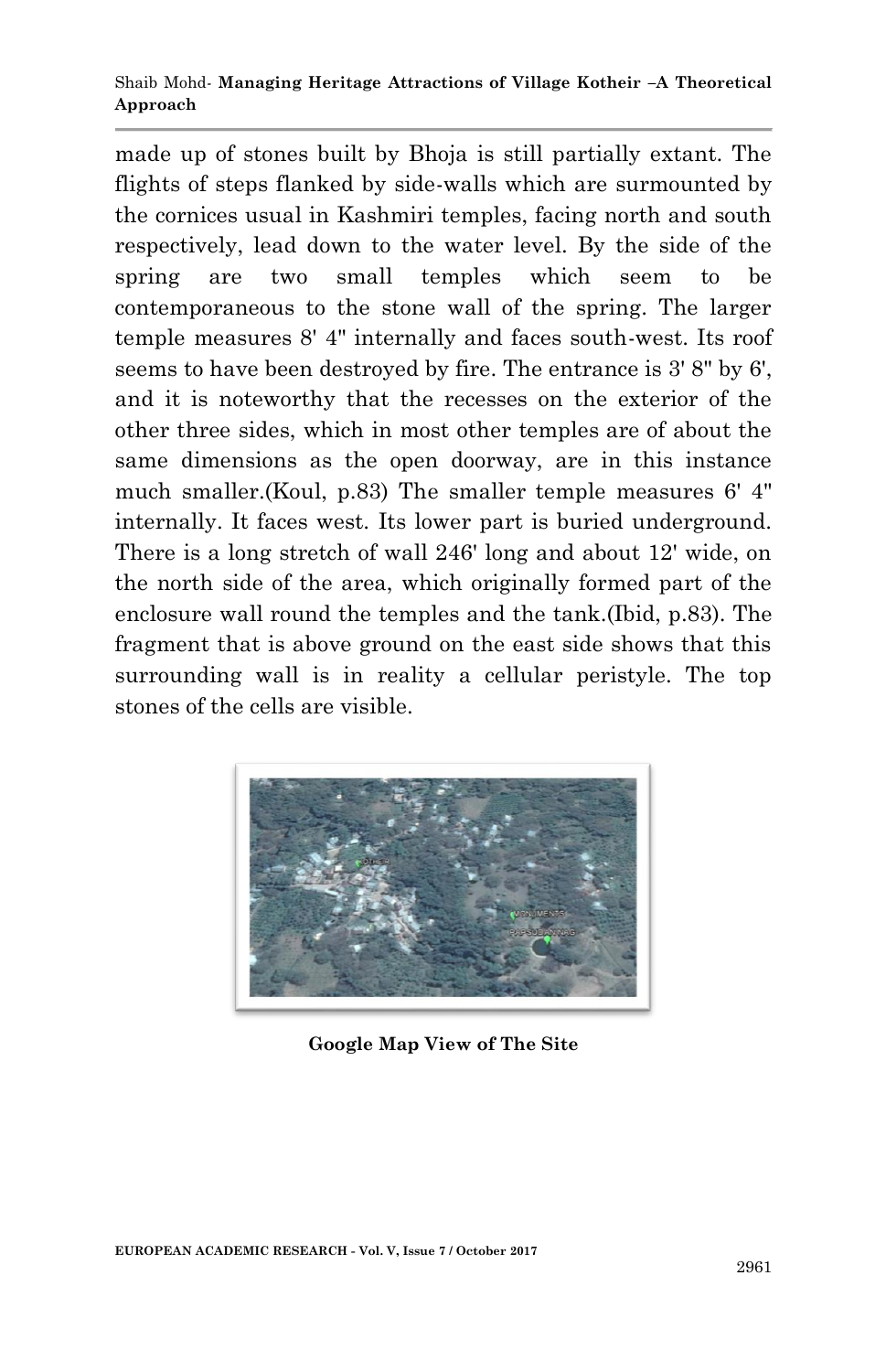#### Shaib Mohd*-* **Managing Heritage Attractions of Village Kotheir –A Theoretical Approach**





**Images of Papsudan Nag**







**Scattered Structures at the Site**

**EUROPEAN ACADEMIC RESEARCH - Vol. V, Issue 7 / October 2017**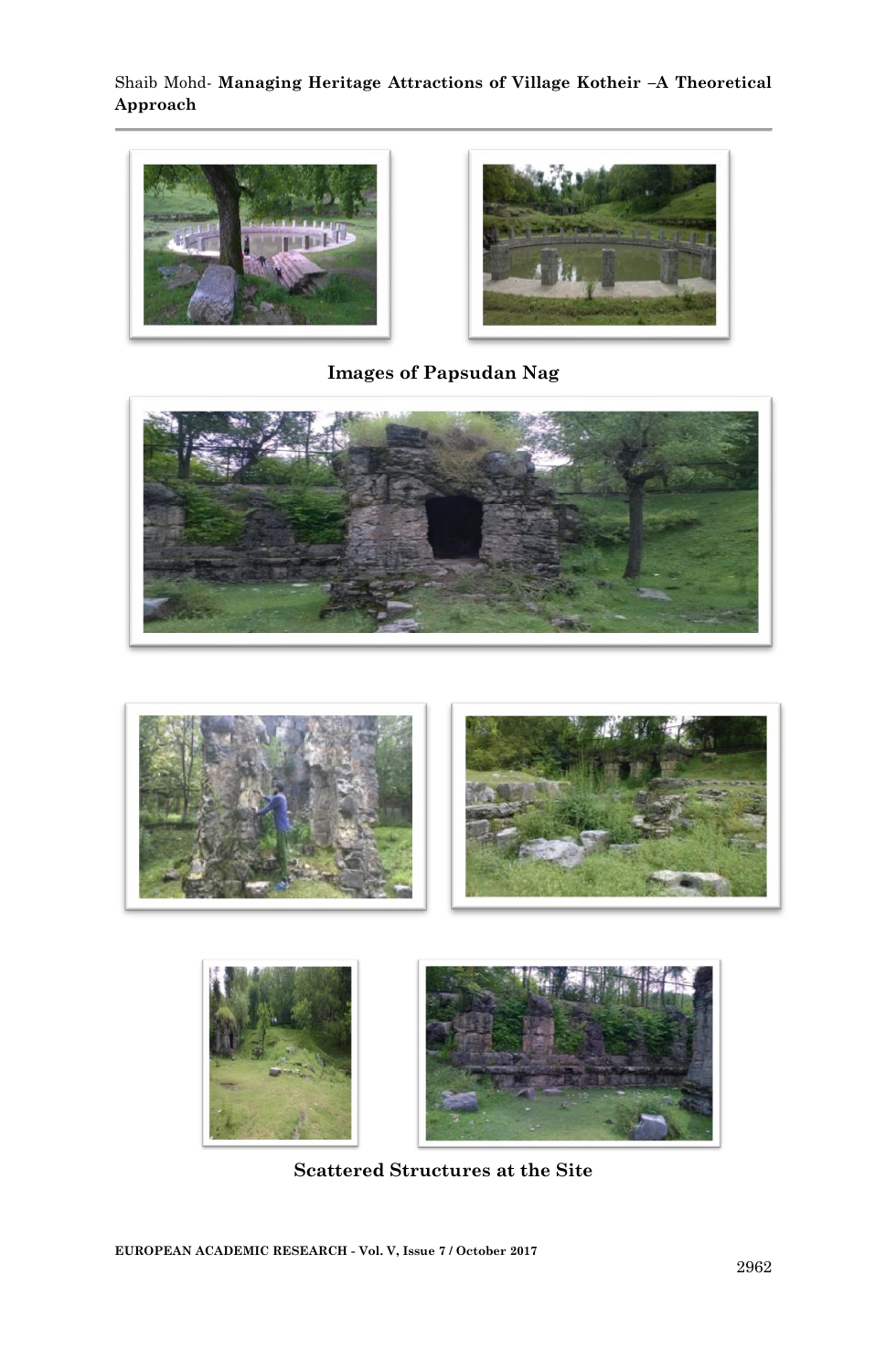## **OBJECTIVES**

- To document the history of the site under study
- To identify cultural heritage resources available at Kotheir.
- To view local communities' perception towards cultural heritage tourism development.

## **METHODOLOGY:**

The required information's are collected from both primary and secondary data sources. Primary data and information's are collected through primary sources, field survey and participant observation. Secondary data are collected from various relevant books, journals etc.

## **DISCUSSING THE SITE**

Abul Fazal, in the *Ain-i-Akbari* mentions that there exists in the village of Kotheir a deep spring surrounded by a stone temple. When its water decreases an image of Mahadeva in sandal wood appears (Stein). In this tank Shiva is believed to have shown himself in the disguise of pieces of sandalwood floating on the water (Mabool, p.137).

The local tradition narrates that the tank and its stone enclosure was constructed by a Raja from the Deccan named Matsukund. This King was disfigured by horns which had grown on his head and had in vain sought relief by visits to numerous sacred sites. When near Kapatesvara (Kotheir) he noticed that a wounded dog was healed by entering the water of the sacred spring. The king fallowed his example and got rid of his horns. Thereupon he testified his gratitude by the construction of the tank (Local Sadr Sultan Mir also revealed the same). To same king is ascribed the erection of a temple in the usual Kashmiri style. A curious local legend reports that a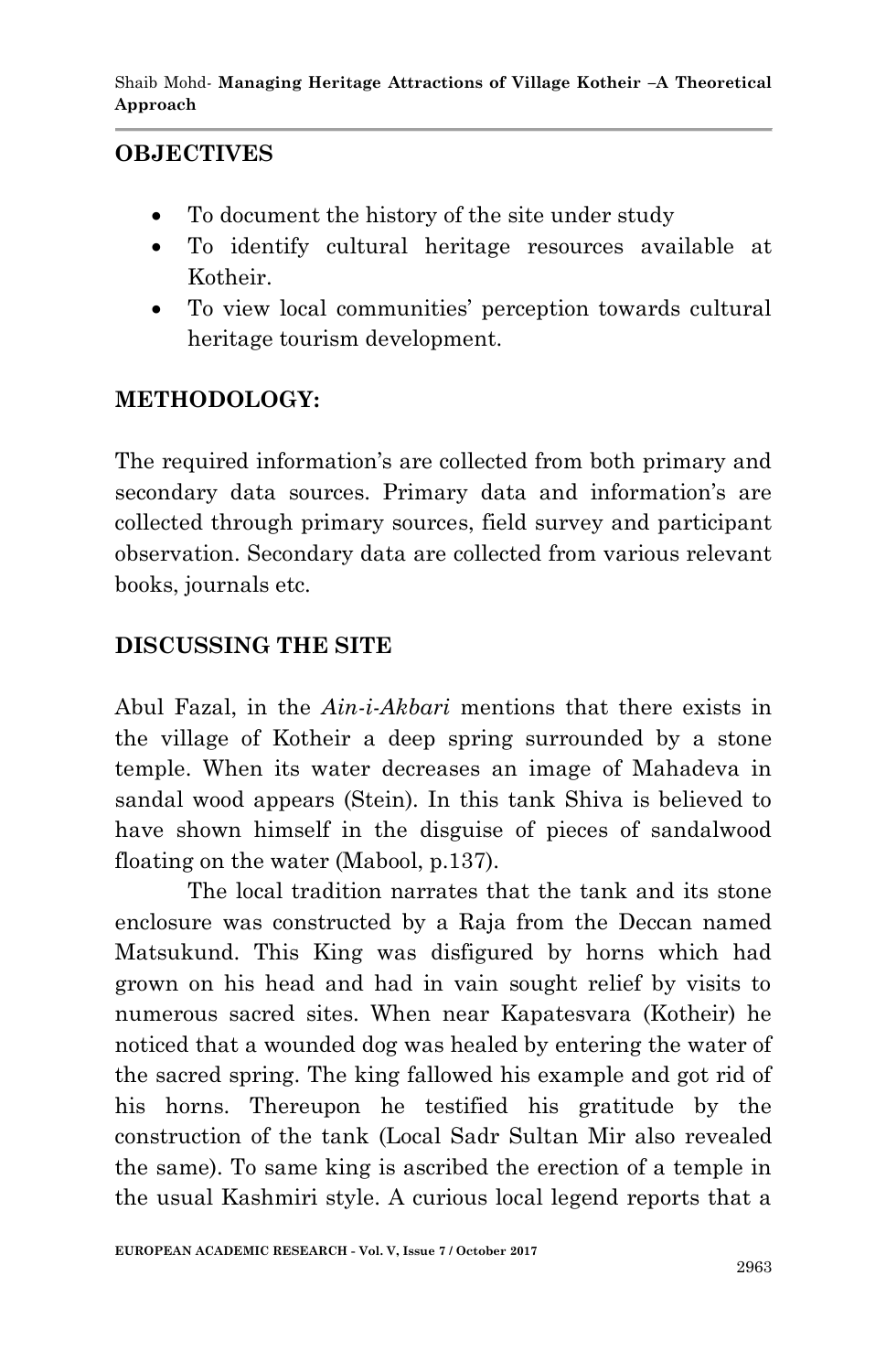treasure lies buried somewhere in or near the spring, and that there was a stone slab embedded in the wall of the spring on which were inscribed directions for its discovery and expenditure on the repairs and upkeep of the spring and its dependent shrines. The same legend associates the name of a king Mutskund with the foundation of the temples. In support of this the people quote the adage:

> *"Mutsakund razas manshihandi kan Timkati tsalanas? Kuther van*" (Rafiqa, Yasmeen reveals during interview ) (King Mutsukund has buffalo's ears: where will they be removed? In the wood of Kotheir)

R.C Kak writes: "He (Matuskund) is said to have been favoured by nature with a pair of buffalo's ears, of which he was anxious to rid himself, but he could not achieve his purpose by any means at his disposal. At length, being advised to try a bath in the waters of this spring, he had his heart's desire. In gratitude he expended his treasures upon the foundation and upkeep of the temples and the spring (Kak, p.140).

The total land under the ruins or monuments at Kotheir is 7 *kanals,* including the barren land of 12 *kanals* around it (Revenue Record). And under survey number 427/1, fallow land (barren land) 2 *kanals*, and under survey no. 427/2barren land 3 *marlas*, and under survey no. 428 it has 12 *kanals* of land registered (R.R). In total it has occupied 36 *kanals* and 8 *marlas* of land. The revenue record has not mentioned the name of the *Nag* as *Papsudan* but is mentioned by the name *Shankarshannag*.

A few years back near about Rs 45 Lakh were sanctioned for its renovation (Rural and Urban office, Achabal). But the centre temple in front of the Nag fell ironically into the water during reconstruction of Nag in 2011-12. The temple which possessed Shiva Lingam and some idols fell deep into the spring. These idols were revered by Hindu community prior to insurgency. Thus, sheer negligence of the concerned contractor had ruptured the historically rich assets of the past (Farooq,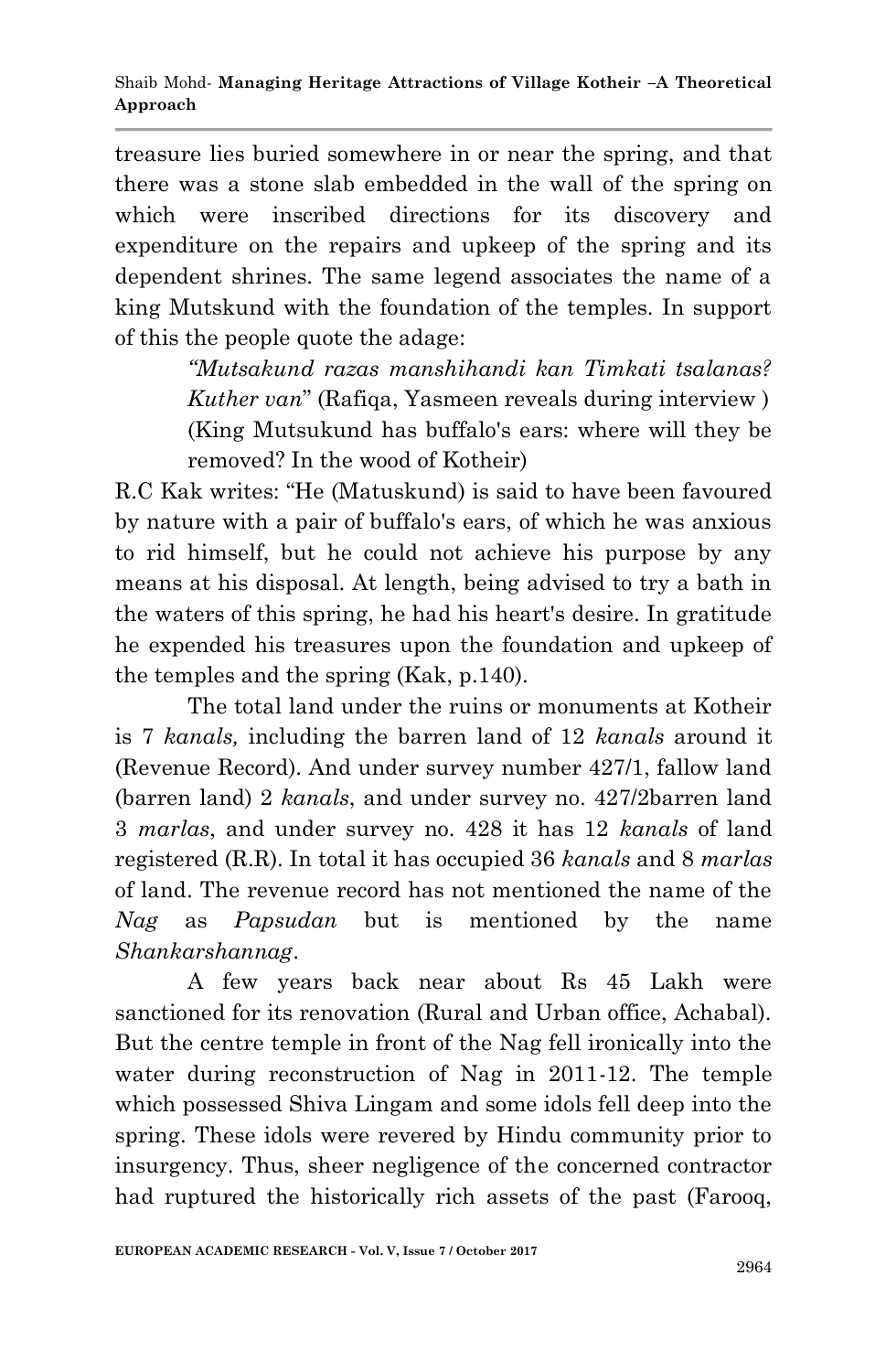interview). Local traditions associated with this spring reveal that in the ancient times, the Hindu *Yatris* used to come here to wash of their sins from its healing waters (Iqbal). On Baisakhi fair is held at this shrine, it is called *Achan Trie Yatra*  (Ravinder).

### **PROSPECTS**

To secure revenue for conservation from the significantly growing tourism industry, it is necessary first to ensure a symbiotic integration between heritage tourism and conservation. If such integration prevails in Kashmir, it would pave the way for a sustainable tourism benefit to flow towards conservation of these Kotheir monuments and spring. During the study it was found that local residents were deeply committed to the conservation of the site in their daily life activities. However, without better awareness about the scientific ways to conserve cultural heritage sites, their commitment in some cases has negative impact on heritage values. In the case of residents support for tourism development, those residents who were less educated, resided away from the site, and had no tourism-related exposures tended to be less interested in tourism development. Local administrators also performed weakly in both sectors, and provide little or no support to residents who would like to engage in the tourism industry, particularly in commercial activities. The negative impacts of tourism on the socioeconomic spheres of Kotheir were also found to be negligible because of no tourism activities except the occasional visits of some devotees towards the sacred *Papsudannag*. At the same time, to understand their level of attachment with the heritage, villagers were asked whether these scattered structures and heritage spring have any value for them or not. Our findings indicate that majority of respondents believed that the place have religious, cultural and historical values for them and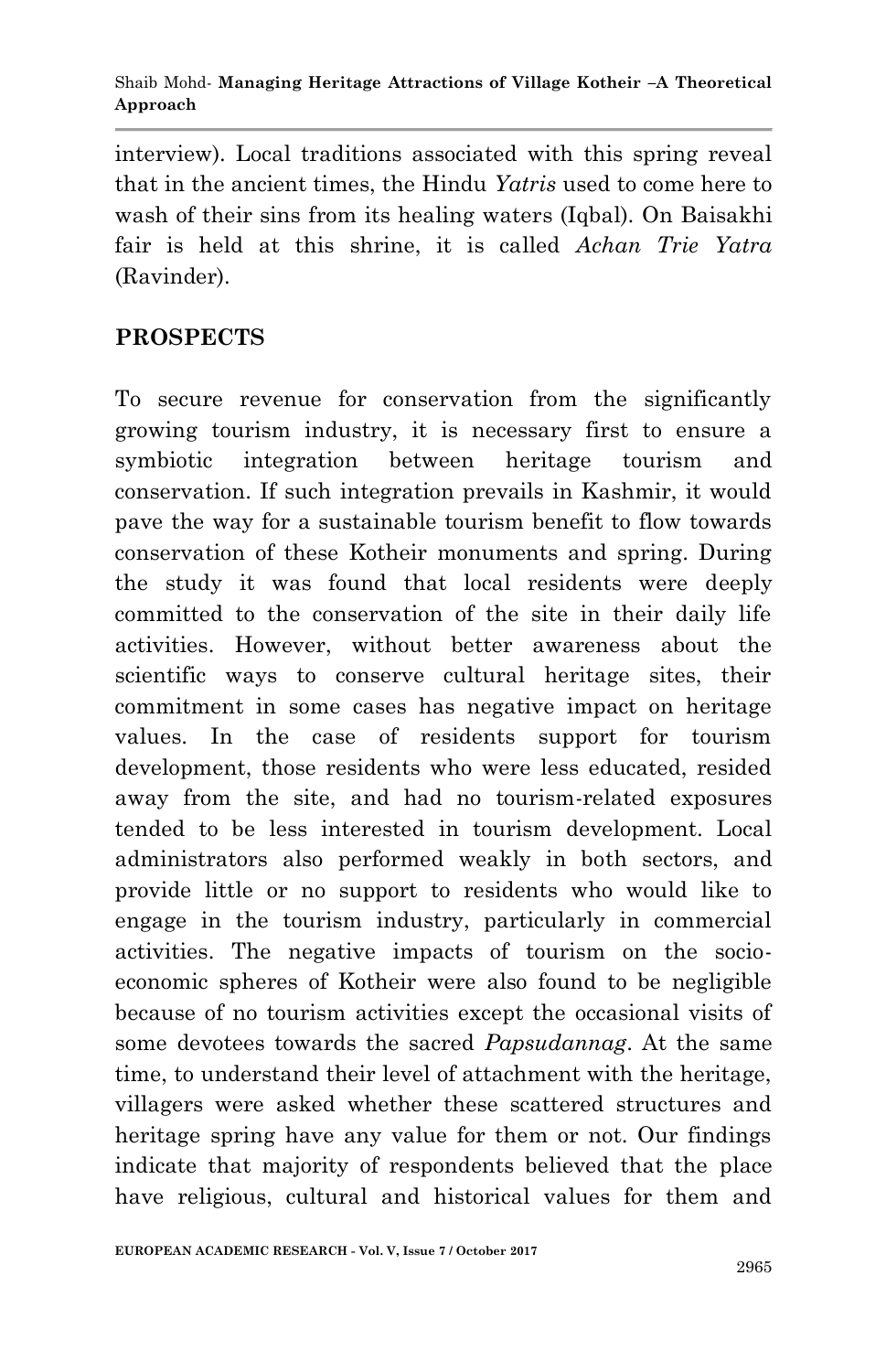#### Shaib Mohd*-* **Managing Heritage Attractions of Village Kotheir –A Theoretical Approach**

hoping for economic benefits in coming future as well. Furthermore, such values may incubate their sense of ownership over the site. People replied that they have a sense of ownership over the site. Hence, this shows to some extent the local residents tend to have a profound sentimental attachment to the heritage. Our survey findings regarding Kotheir residents level of attachment with their heritage seems to be inconsistent with previous studies on heritage by Timothy (1999, pp. 5-17) and Myles's (1989, pp.118-27), which argued residents of developing countries seems have few sentimental attachments to historic and other heritages. In general the majority of the respondents want to see the tourists visiting their village and want to get engage in tourism-related businesses. Maximum number of the respondents argued that Tourism Department has never taken adequate measures to inform the local community about the basic essence of heritage conservation. In addition, according to the respondents, public discussions were hardly held to discuss what residents should do in order to sustainably preserve the rich spring and scattered temples. The local government can play a vital role in enhancing local residents' awareness and participation in both the conservation and tourism development arenas. Villages with historical attractions can be best managed by the authorities' pain-sticking efforts through regular visits and making direct involvement of the people a possible affair. Frequent discussions between the local government and community can be a way to narrow the broad gap between them. The integration of heritage tourism and conservation can be materialized through the collaboration of various stakeholders as well as by considering tourists' perceptions of the site and its surroundings (Mc Kercher and du Cros,).

## **CONCLUSION**

After going through the primary sources and folklore regarding the site of Kotheir it is pertinent to mention that this site was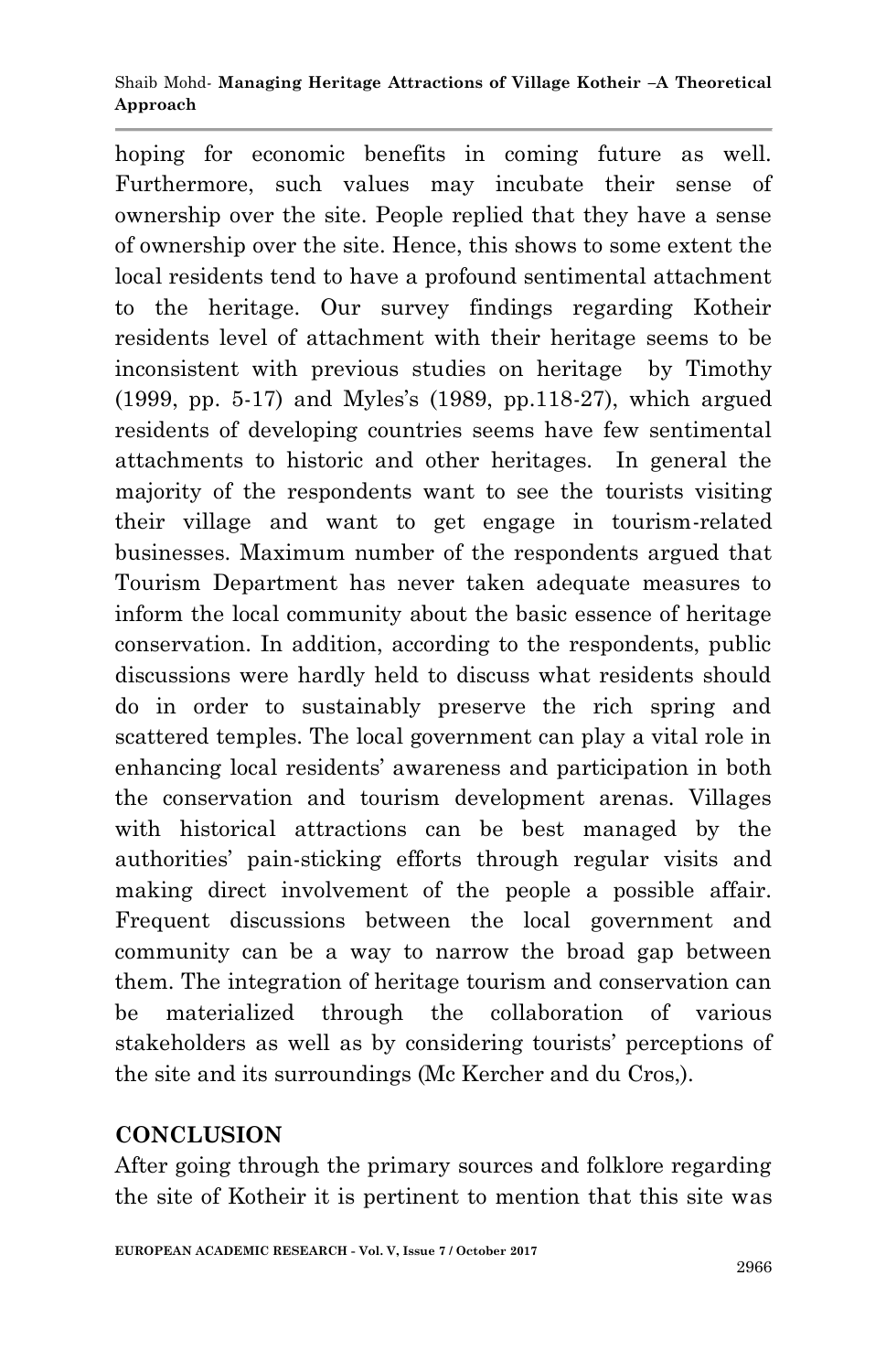having religious importance during ancient times. Sources testify that the site attracted kings to spend their leisure time in Kotheir Mountains. So here we can say during medieval times its sublime and picturesque beauty attracted people. We can't say that it has totally lost its religious sanctity as people still come from outside valley to celebrate *Achein Trei Yatra* at this *Nag* annually.

Authorities should take some steps to revive this site for pilgrim tourism. The site which was once considered sacred and was hailed by the great kings of its time is now totally neglected by the authorities. The site is yet to figure on the tourist map of the state. Although located at a minor distance from the busy spot of Achabal, the tourists miss to see this grand heritage site of the south Kashmir. Since State Archaeology Department has taken few steps and has renovated the arcade around this mysterious spring but no steps have yet been taken to conserve the archaeological remains of the site. Recently site has been updated as a site of importance when it got precedence on the heritage calendar of Department of Archives and Archaeology. It needs further extension through media advertisement, so that it can attract the attention for heritage tourism and can sustain the economy of the state in general and of local area in particular.

To sustainably harmonize heritage tourism and conservation, we suggest that the government should start preconservation studies of the heritage as a first step in line with preparing a site management plan and carrying capacity limits. To do so, both financial and human resources have to be secured for conservation. The government should consider several conservation financing approaches by linking the tourism industry with the conservation sector. Tourists are also expected to share a part of these costs through many ways. At the same time, local resident's commitment to conserve the site must be also maintained through enhancing their level of awareness, and protecting them from undesirable tourism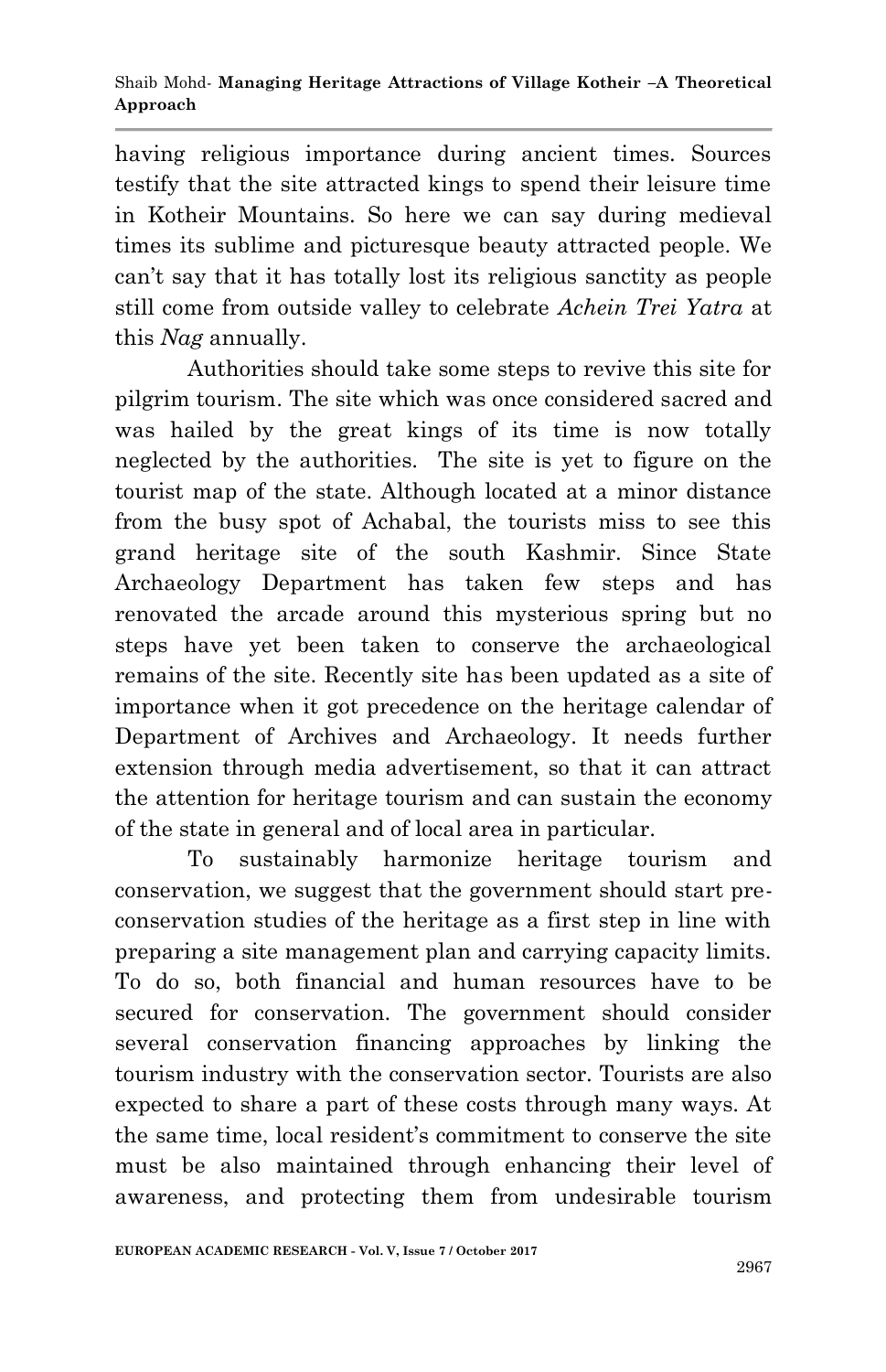influences. A mutually beneficial relationship free from undesirable conflict among stakeholders must also exist if one aims to harmonize the two sectors through stakeholder collaboration. Importantly, special attention must be also given to alleviate the unfavorable tourism service facilities of the town so as to boost tourist's satisfaction and comfort at the destination.

#### **REFERENCES**

- 1. Agrawal, R.C. (1998). Kashmir and its Monumental Glory*,* Aryan Books International.
- 2. Bano, Raja. & Ahmad, S. Maqbul. (2011) A study of Persio-Arabic sources on the Historical Geography of Kashmir, Srinagar: Jay Kay Books
- 3. Bhan, J.L 2010 *Kashmir Sculpture*, Roadworthy Publications Pvt Ltd.
- 4. Chawla, Romila. (2004) Cultural Tourism and Development*,* New Delhi: Sonali Publications.
- 5. Fazl, Abul. (reprint, 2011) Ain-i-Akbari, (Eng. Trans.) by H. Berveridge vol-iii, Low Price Publications; Delhi, 1st published in 1902-30,
- 6. Hussain, Majid. (2000) Systematic Geography of Jammu and Kashmir, Jaipur: Rawat Publications.
- 7. Khoihami, Hassan. Shah. (2015) Tarikh-i-Hassan Vol-III, Srinagar: Gulshan books, (Eng.Trans.) by A.R Khan.
- 8. Kalhana. (2013). Rajatrangini, (Eng, trans.) by M.A. Stien, Srinagar: Gulshan Books.
- 9. Koul, P.A. (1925) Geography of the Jammu and Kashmir State, Calcutta: Thacker Spin.
- 10. Kumara, Ved. (1973) The Nilamatapurana, Srinagar: Jammu and Kashmir Academy of art, culture and language.